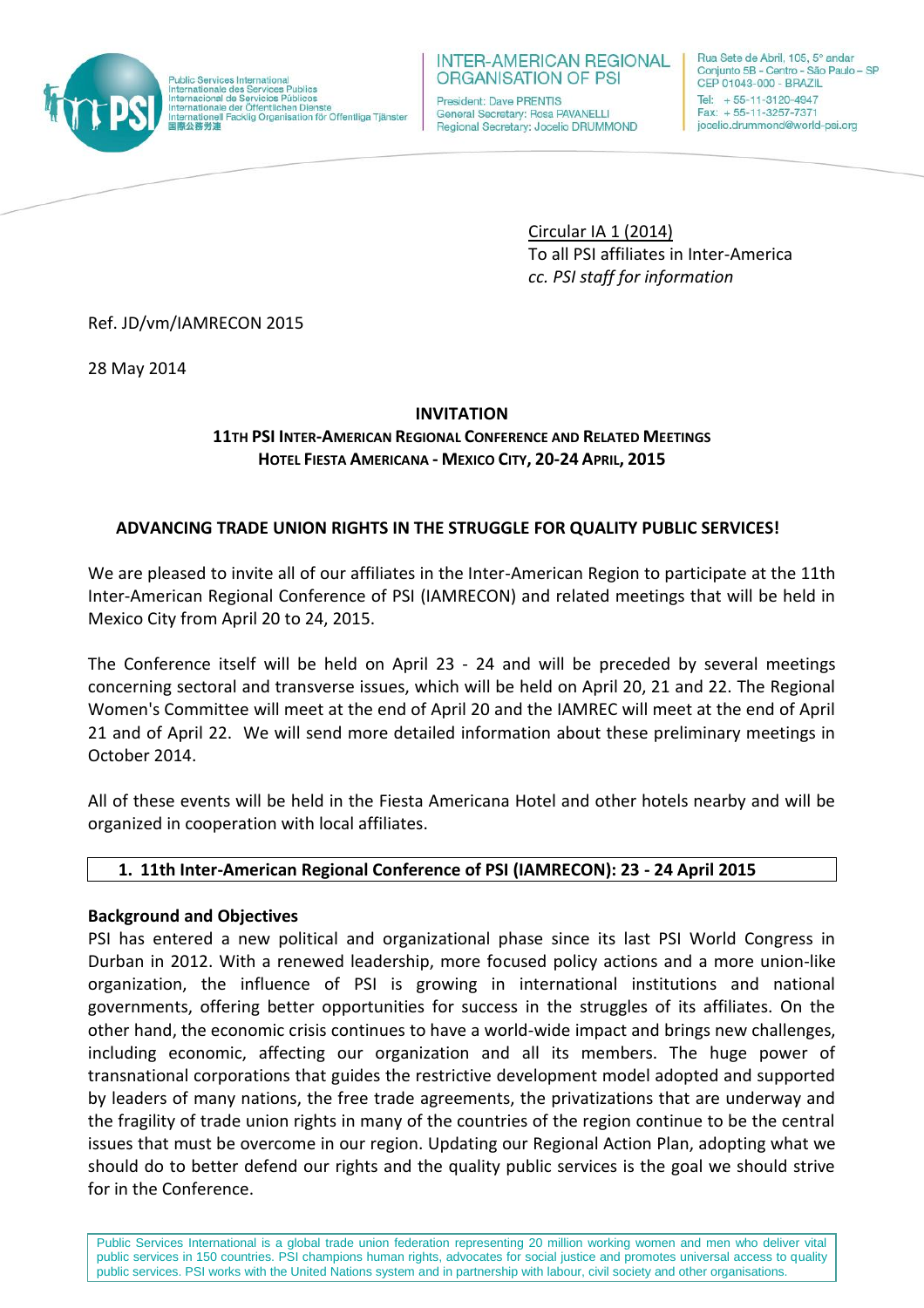#### **Core Issues**

The PSI theme for this conference will be "Advancing trade union rights in the struggle for Quality Public Services"

During the conference we will discuss, among other topics, issues such as:

- The full trade union rights for all public sector workers.
- The free trade agreements and their attacks on public services.
- Privatization
- Transnational corporations and the tax erosion.
- International financial institutions and their attacks on trade union rights.
- Organizing workers as a response to these attacks.
- The restructuring of the PSI and the strengthening of sectoral structures.

#### **Delegations**

According to the PSI Constitution, trade unions have the right to send delegates and observers based on the average membership fees that were paid during the period since the last conference (2010 - 2015 inclusive) or since the affiliation date, if it was the most recent.

| Article 6.6                                                                |       |               |                 |
|----------------------------------------------------------------------------|-------|---------------|-----------------|
| 1 delegate                                                                 | up to | 5,000 members |                 |
| 2 delegates                                                                | from  | 5,001 to      | 10,000 members  |
| 3 delegates                                                                | from  | 10,001 to     | 20,000 members  |
| 4 delegates                                                                | from  | 20,001 to     | 35,000 members  |
| 5 delegates                                                                | from  | 35,001 to     | 50,000 members  |
| 6 delegates                                                                | from  | 50,001 to     | 100,000 members |
| alus ana delegate far esek additional EO 000 noid un mendere end der rout. |       |               |                 |

plus one delegate for each additional 50,000 paid-up members and/or part thereof.

**Observers:** each organization will have the right to send observers to the Conference in the proportion of 1 observer per 100,000 paying members or fraction of that amount.

**Guests:** guests are those invited to participate without being a delegate or observer, either because the quota for the delegation has been filled or because they represent an organization not affiliated with the ISP.

**Motions:** We remind the affiliates that the two-day Conference will focus on the Draft of the Regional Action Program and not on discussing resolutions. However, the affiliates who wish to make a motion may send a draft to [jocelio.drummond@ world-psi.org](mailto:jocelio.drummond@%20world-psi.org) by the end of August.

Emergency motions may be submitted only if the situation warrants such action. The Standing Orders Committee of the Conference will decide if these resolutions will be accepted.

#### **Schedule preparations for the Conference:**

- **MAY 2014:** First information circular with the date and location, criteria for participation and other information.
- **JUNE:** Second circular with first draft of the Action Plan.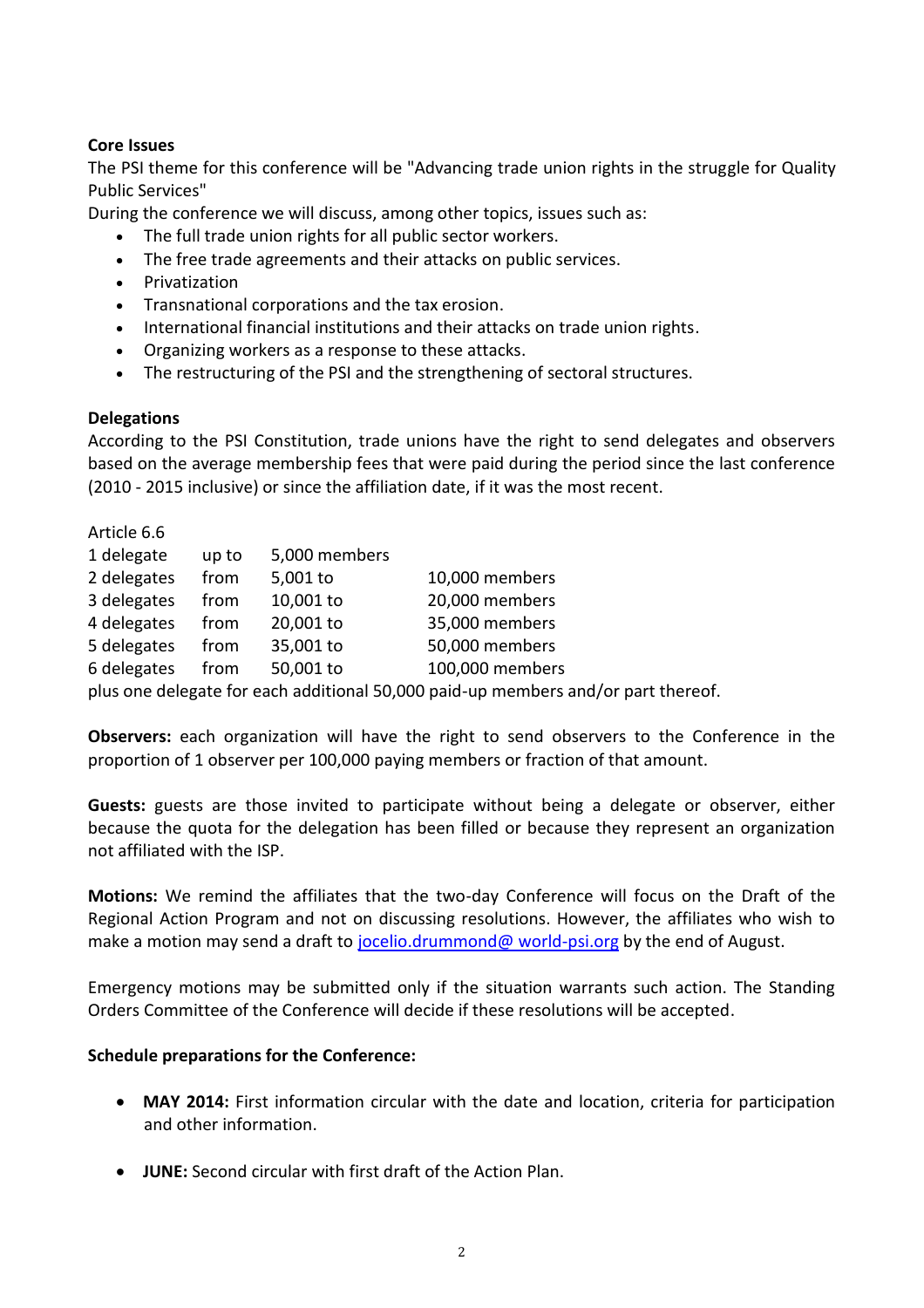- **JULY/AUGUST:** Receive suggestions for the Plan and proposed motions.
- **SEPTEMBER:** Third circular with new version of the Plan of Action and all motions received. Start of registration of delegates and observers.
- **OCTOBER:** Receive new contributions to the Plan and possible counter-motions. Continue registrations.
- **NOVEMBER:** Fourth circular, with Action Plan to be submitted to the Conference and report on the regional activities held since the last Conference in 2010. Continue registration.
- **DECEMBER:** Fifth circular with registrations and other information about the Conference.
- **JANUARY 2015:** Decision about who will receive the sponsorships of hotel per sub-region (made with each responsible officer for the sub-region in PSI, in consultation with the NCCs).
- **FEBRUARY 2015:** Final circular and closing of registration for the Conference.
- **APRIL 2015:** Conference and pre-Conference activities.

## **2. Sectoral, thematic and transverse issues meetings: April 20, 21 and 22**

The IAMRECON will be preceded by sectoral meetings, which will focus on action planning for the Water and Sanitation, Energy, Health and Social Services, Justice, Universities, Municipal, Central Administration, State Control, Customs and Revenue, and Legislative sectors. Sectoral meetings will take place on April 20 and April 21 until noon.

Issue related meetings will be held on the evening of April 21, for the purpose of sharing experiences among affiliates on issues like Pension Funds, Natural Disasters and Emergency Care, Health and Safety in the Workplace, Trade Agreements and their impact on public services and others.

Meetings on transverse issues will be held on April 22 and will focus on polices related to gender, the struggle against racism and xenophobia, young workers, and LGBT workers. Each of these groups will meet with the Regional Committees of PSI Americas. On the same day, there will also be a meeting with the individuals who are attending a PSI Regional Conference for the first time.

During the Conference, meeting each sectoral meeting and every transversal group will present a report and the conclusions of the respective meetings. A detailed program for each of these meetings will be sent in due time. The working language in the sectoral and transversal meetings will be Spanish, and there can also be English, French or Portuguese in the groups if there are more participating members that speak those languages.